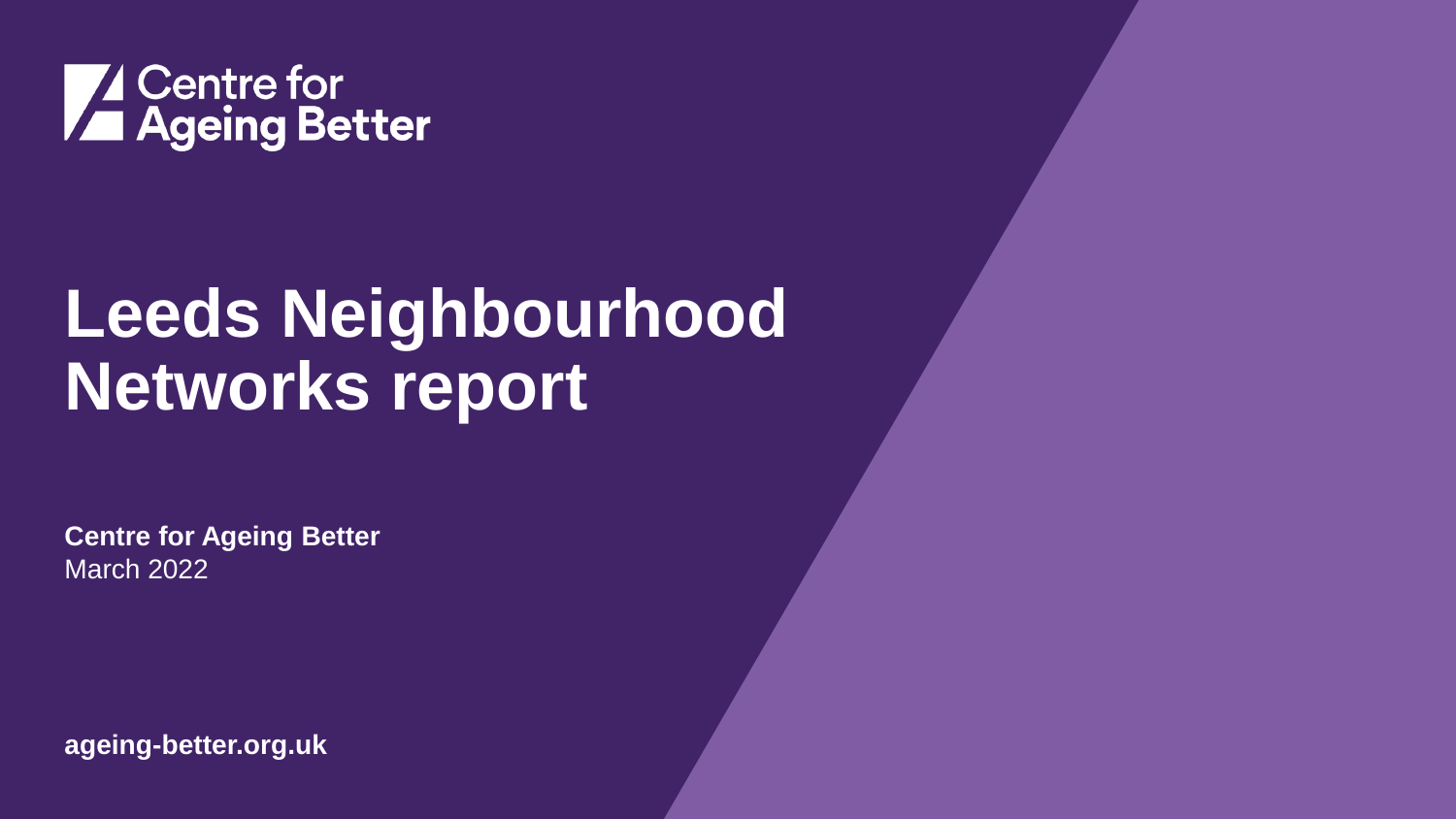How do community organisations contribute to healthy ageing?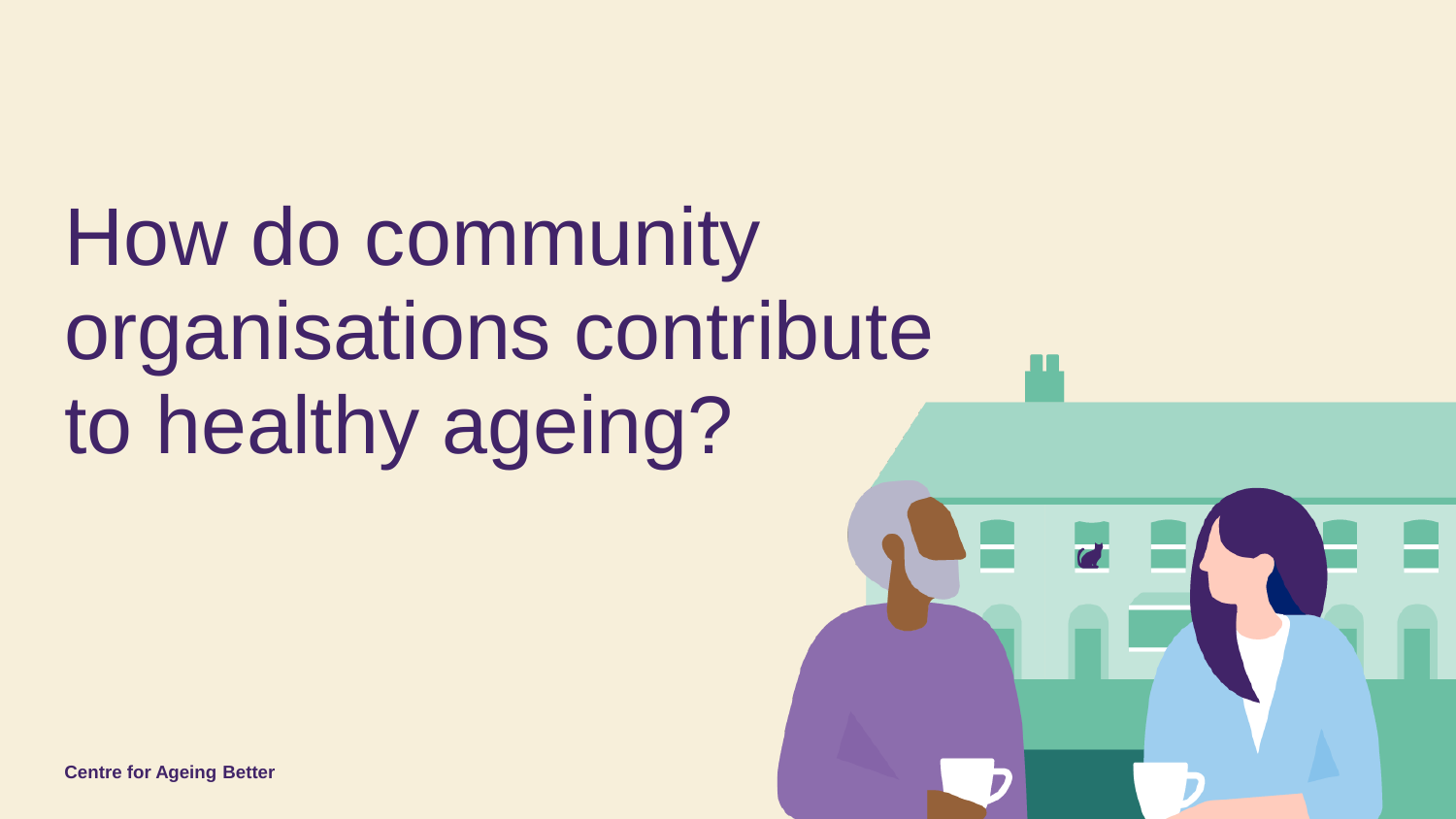

### **What they do**

Build and maintain relationships

Contribute to society

Meet basic needs

Provide support for members to learn, grow and make decisions

Encourage members to be mobile

# $\overline{\mathrm{CC}}$

### How they work

Range of activities for older people to access

**Relationships with** and between members. volunteers and other stakeholders

#### **Responsiveness to** older people's needs and circumstances

**Reassurance** for older people and their families



### **What they need**

#### **Financial Resources**

- Flexible core grant
- Funding from a range of sources

#### **Human Resources**

- Paid staff | Volunteers

#### Other internal factors

- Good governance
- Effective leadership
- Access to facilities

#### Other external factors

- Good reputation
- Supportive policy environment



Increasing social contact and connectedness

Preventing social isolation and loneliness

Improving health and wellbeing

### The impacts they have

**Preventing the onset** of ill health

Delaying the deterioration of health

**Reducing pressure** on the health and care system, and informal carers

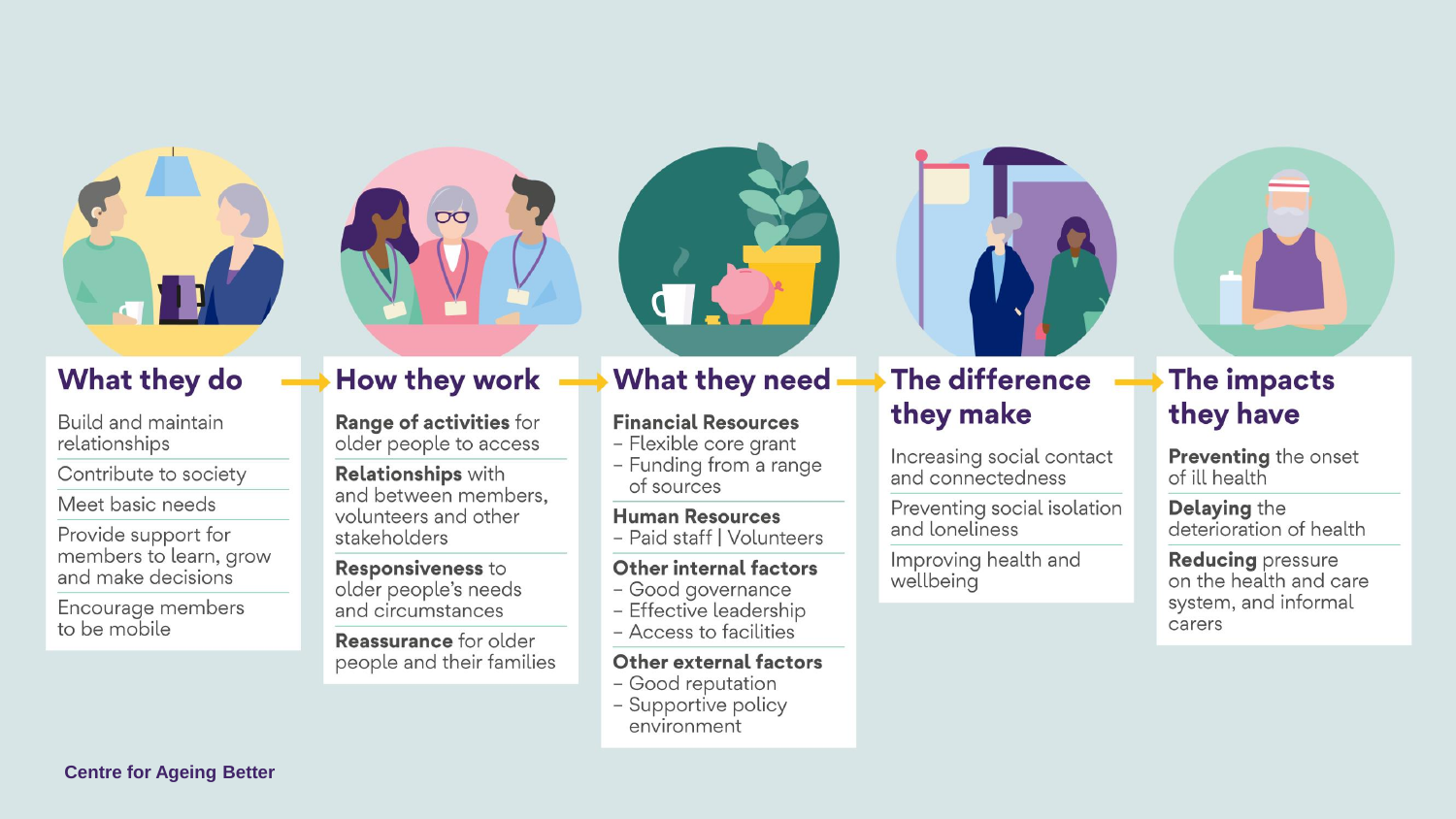### What are the Leeds Neighbourhood Networks?

They are local schemes that aim to support older people to remain living independently and to participate in their communities through a range of neighbourhood-based activities and services.

Currently, there are 37 Neighbourhood Networks provided by 32 different organisations across the city of Leeds.



Activities/services include:

- ꟷ Opportunities for social connection and interaction
- ꟷ Support to engage in physical activity or exercise
- ꟷ Learning and development opportunities
- ꟷ Befriending schemes
- ꟷ Food-and-nutrition support
- **Transport**
- ꟷ Frailty and long-term-conditions clinics
- ꟷ Volunteering opportunities
- ꟷ General information, advice and guidance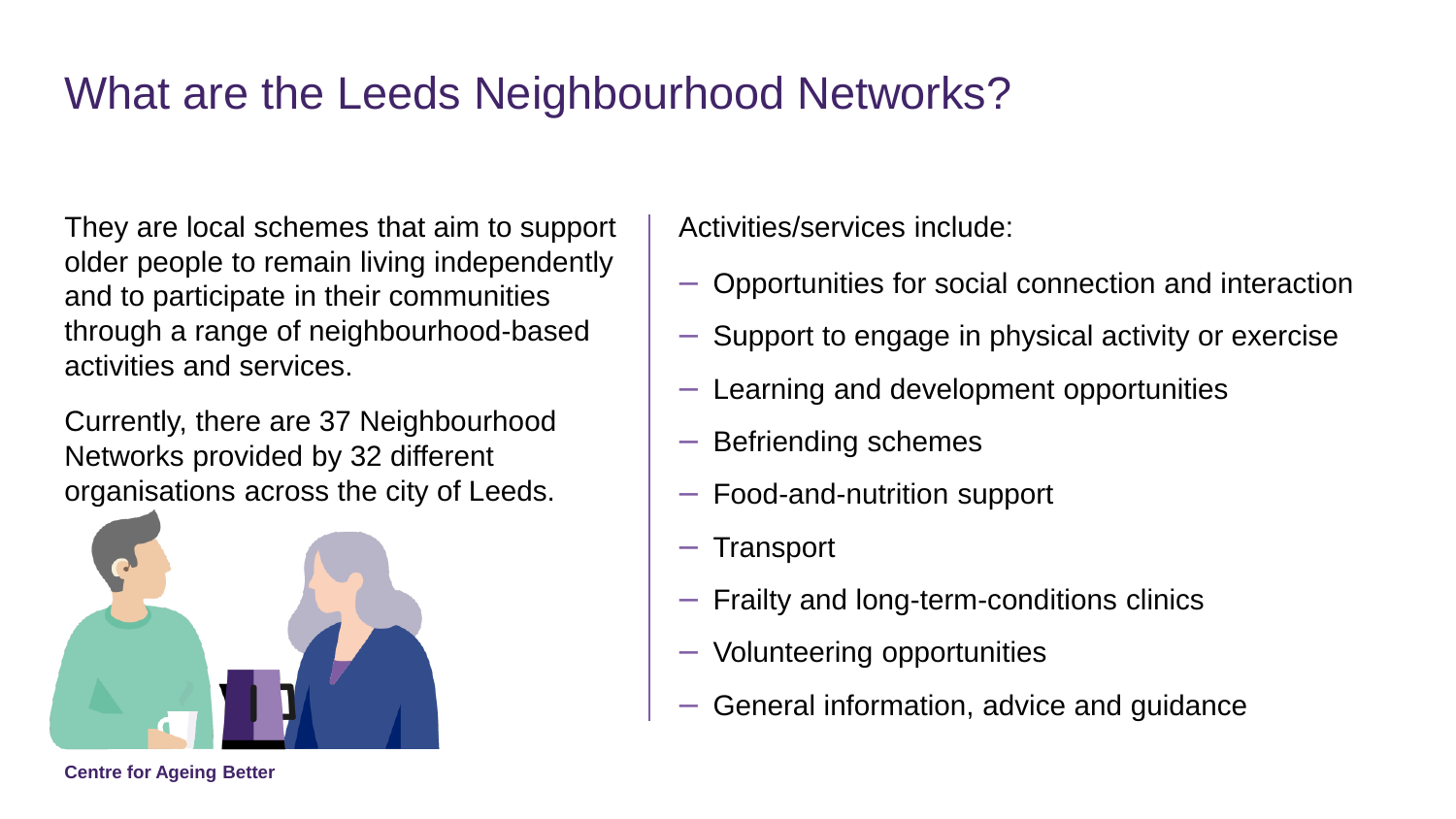### What is Healthy Ageing?

The World Health Organisation defines healthy ageing as:

"The process of developing and maintaining the functional ability that enables wellbeing in older age"

This ability allows people to:

- ꟷ Meet their basic needs
- $-$  Learn, grow and make decisions
- $-$  Be mobile
- $-$  Build and maintain relationships
- ꟷ Contribute to society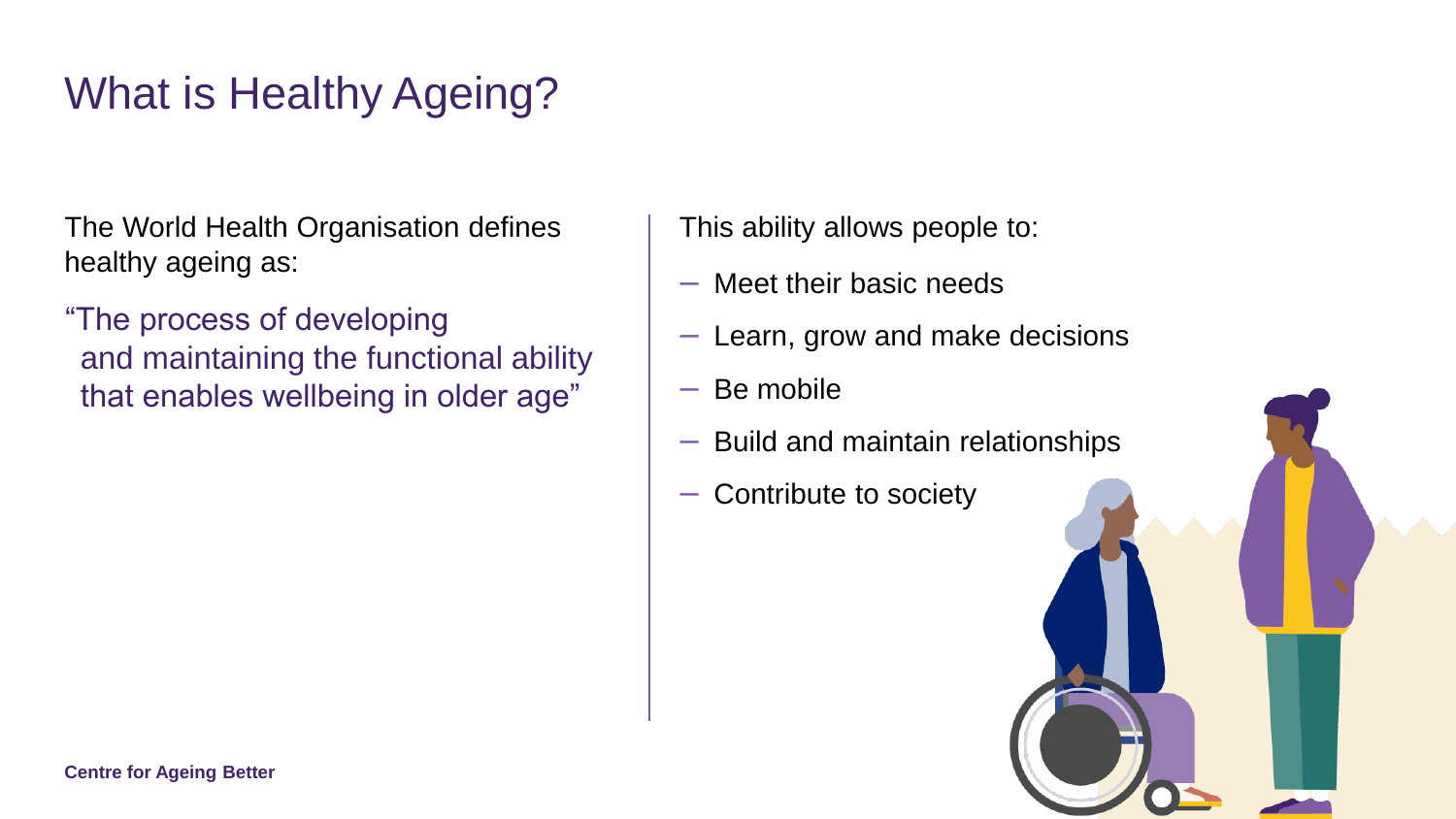### Evaluating the contribution of the Leeds Neighbourhood Networks

Drawing on the experience of volunteers, staff and members, the evaluation examined the contribution of the Leeds Neighbourhood Networks to three stages of 'healthy ageing':

- − **Prevent:** prevention of ill health through community-based activities and support
- − **Delay:** helping people to manage long-term conditions in order to delay illness severity and maintain a good quality of life, as well as ease the demand on health and social care services
- − **Reduce:** assisting individuals with significant support needs, including frail older people and/or those with chronic or multiple conditions such as dementia or cancer, in order to reduce pressure on healthcare providers

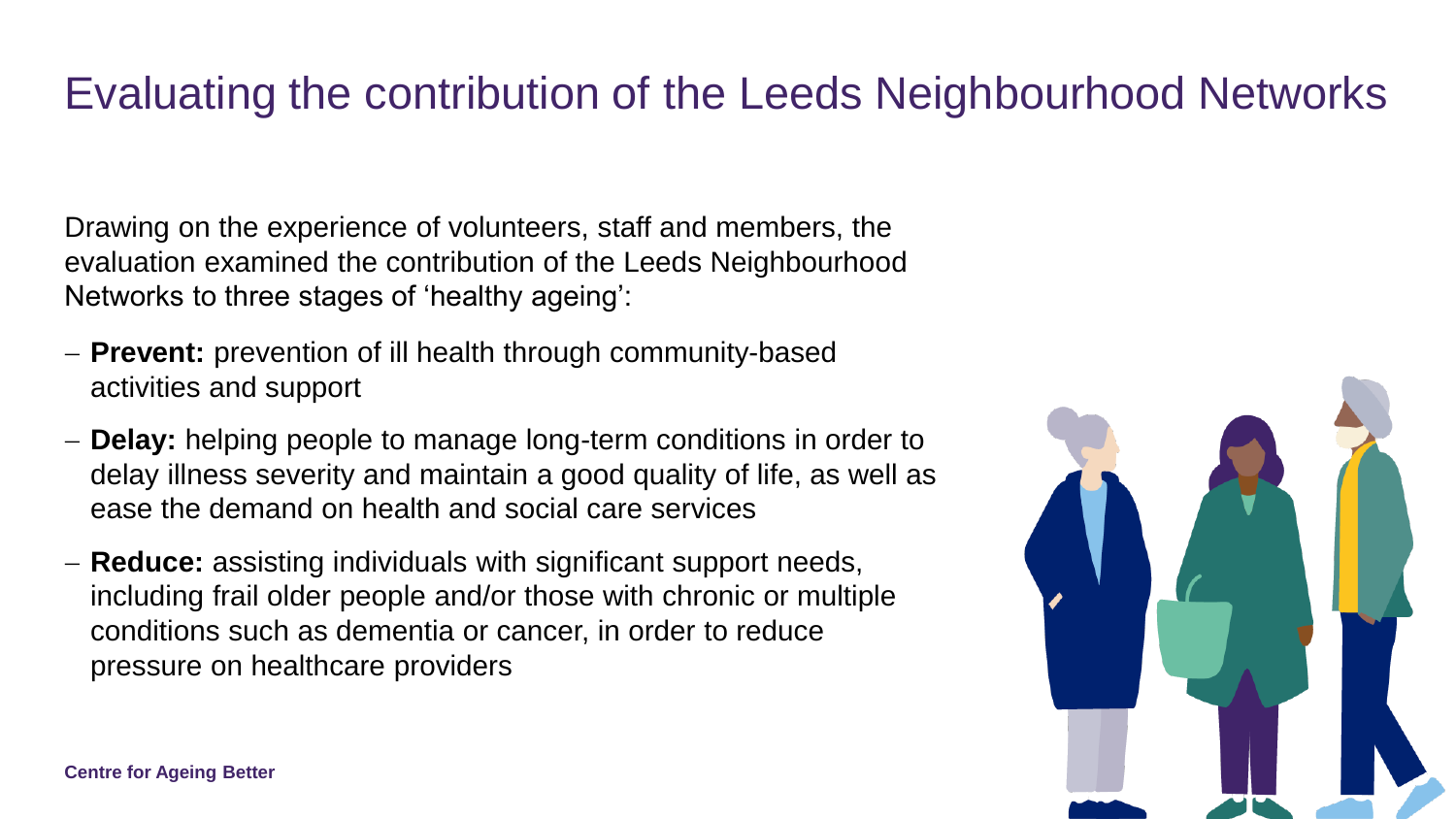### What is Healthy Ageing?

### **Methodology**

- ꟷ Qualitative, evidence-based evaluation
- Building on phase 1 of the COVID-19 Real-Time Evaluation
- $-$  Six in-depth case studies of Leeds Neighbourhood Networks:
	- Review of existing data and evidence
	- $-$  8-12 interviews per case study (staff, members, volunteers, stakeholders) – 58 in total

### **Result**

A large, rich qualitative dataset enabling understanding of how the Leeds Neighbourhood Networks contribute to healthy ageing (and beyond)

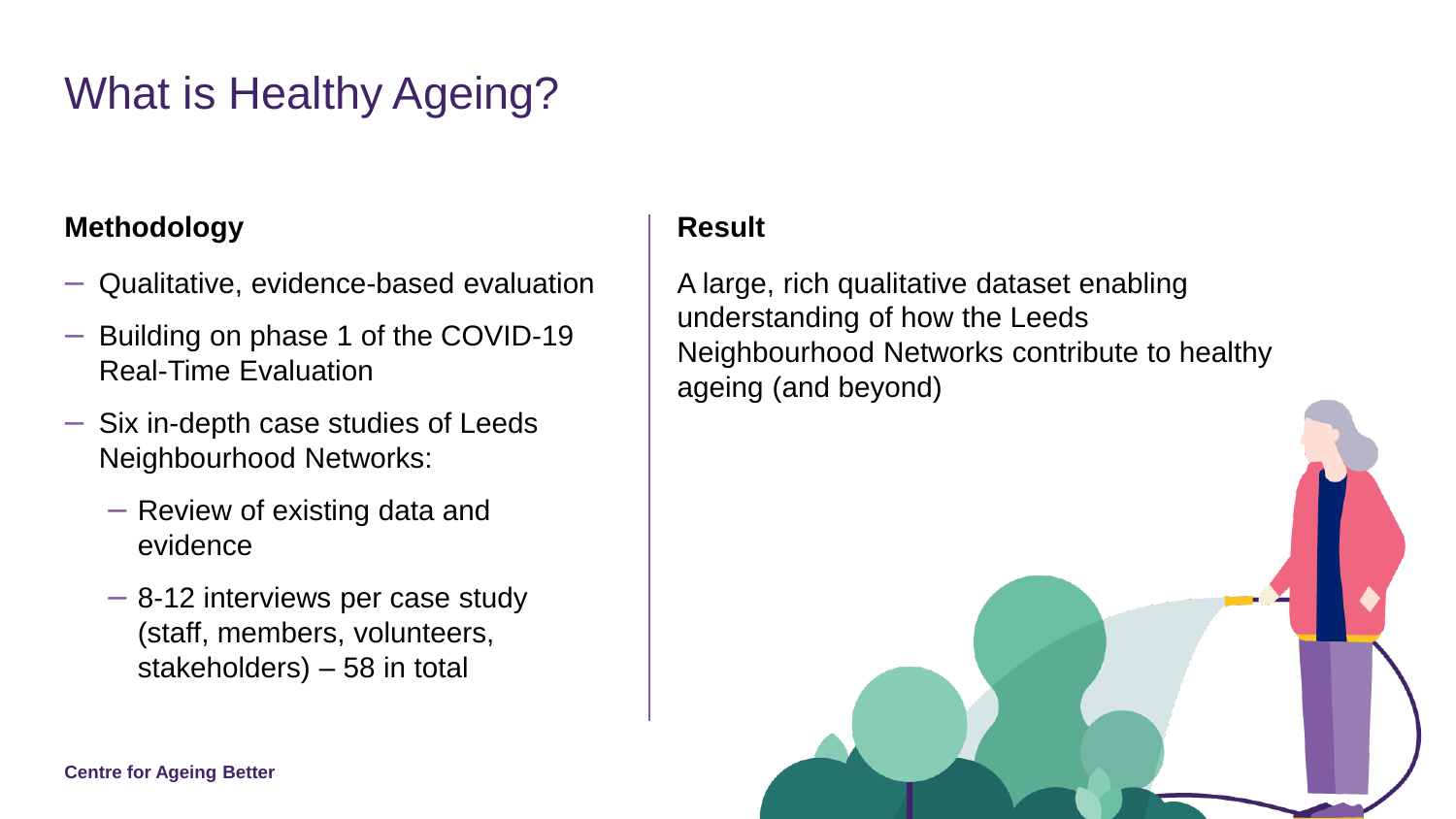How do the Leeds Neighbourhood Networks contribute to the three stages of healthy ageing?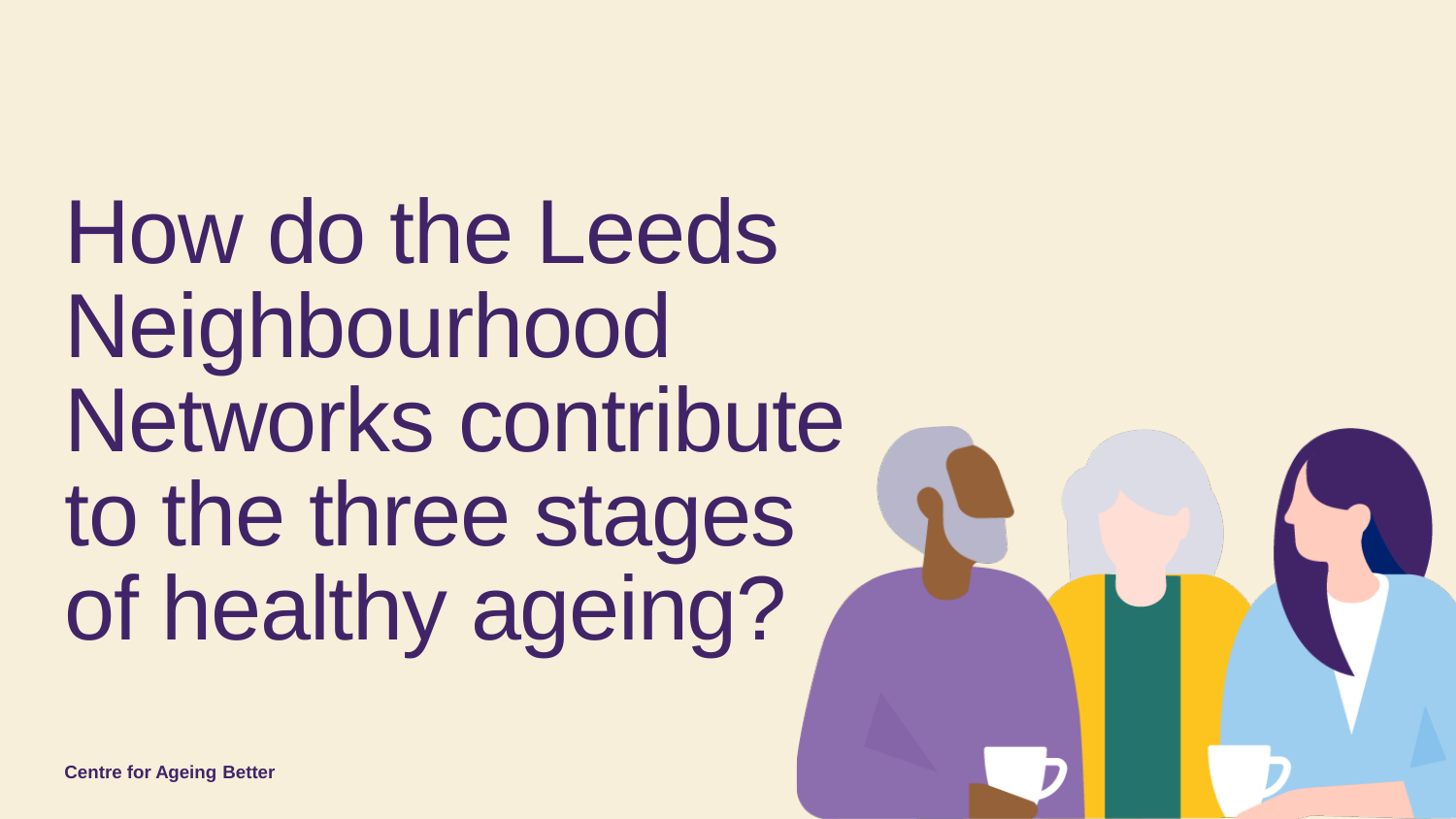### Prevent

### **Prevention of ill health through community-based activities and support**

### **1. Increase in social contact, reducing isolation and loneliness**

By giving older people the opportunity to participate in social activities, the Leeds Neighbourhood Networks enable them to build and maintain relationships with their peers and other community members.

### "I think the biggest benefit is social interaction" **Member**

"I do get lonely sometimes, but my daughter thought it would be a good idea [to join a Network]... it's an absolute godsend" **Member**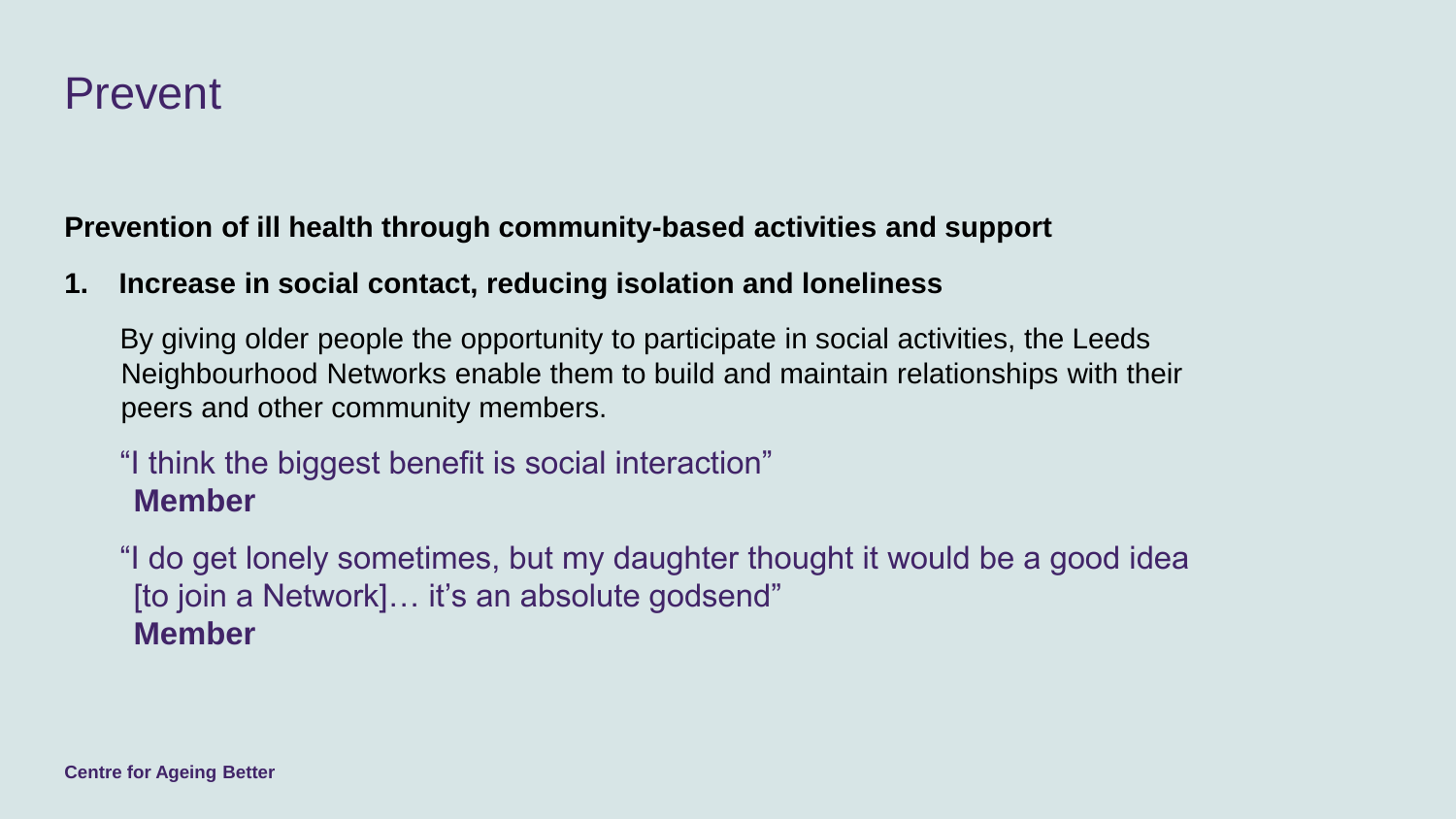### Prevent

### **2. Improvement in mental health and wellbeing**

As well as providing structure and a sense of purpose to members' lives, the Leeds Neighbourhood Networks boost older people's confidence and self-esteem.

"I was going through a bad depression and I couldn't get into doing anything… they helped me get back into activities, so it's made me feel a lot better about myself" **Member**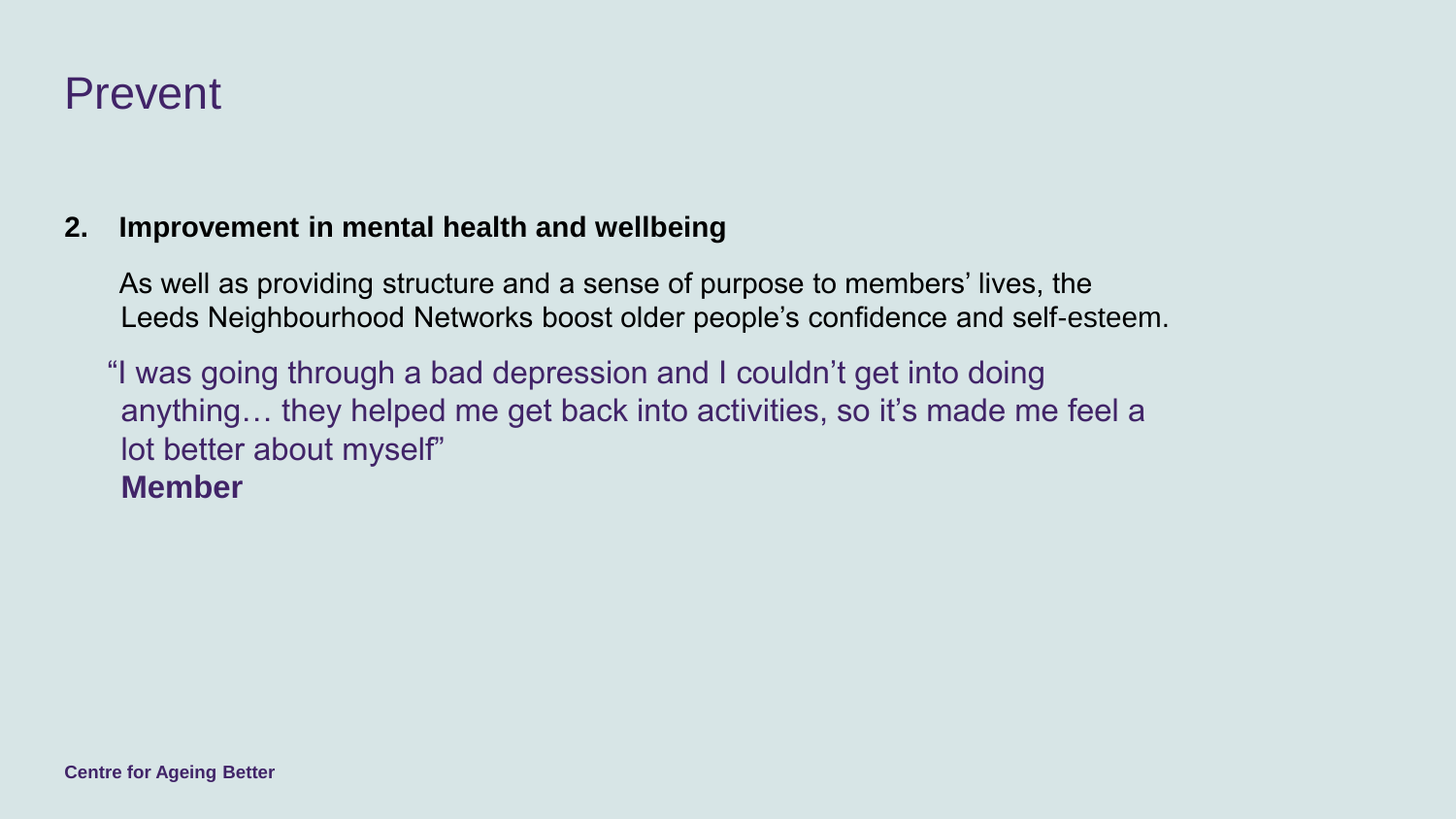### Prevent

#### **3. Promoting and increasing independence**

By offering a range of activities, particularly those which encourage mobility, the Leeds Neighbourhood Networks help its members maintain and improve their independence, which in turn helps to prevent illness.

"We promote independence, and we promote keeping active and healthy, and we do that very well" **Staff**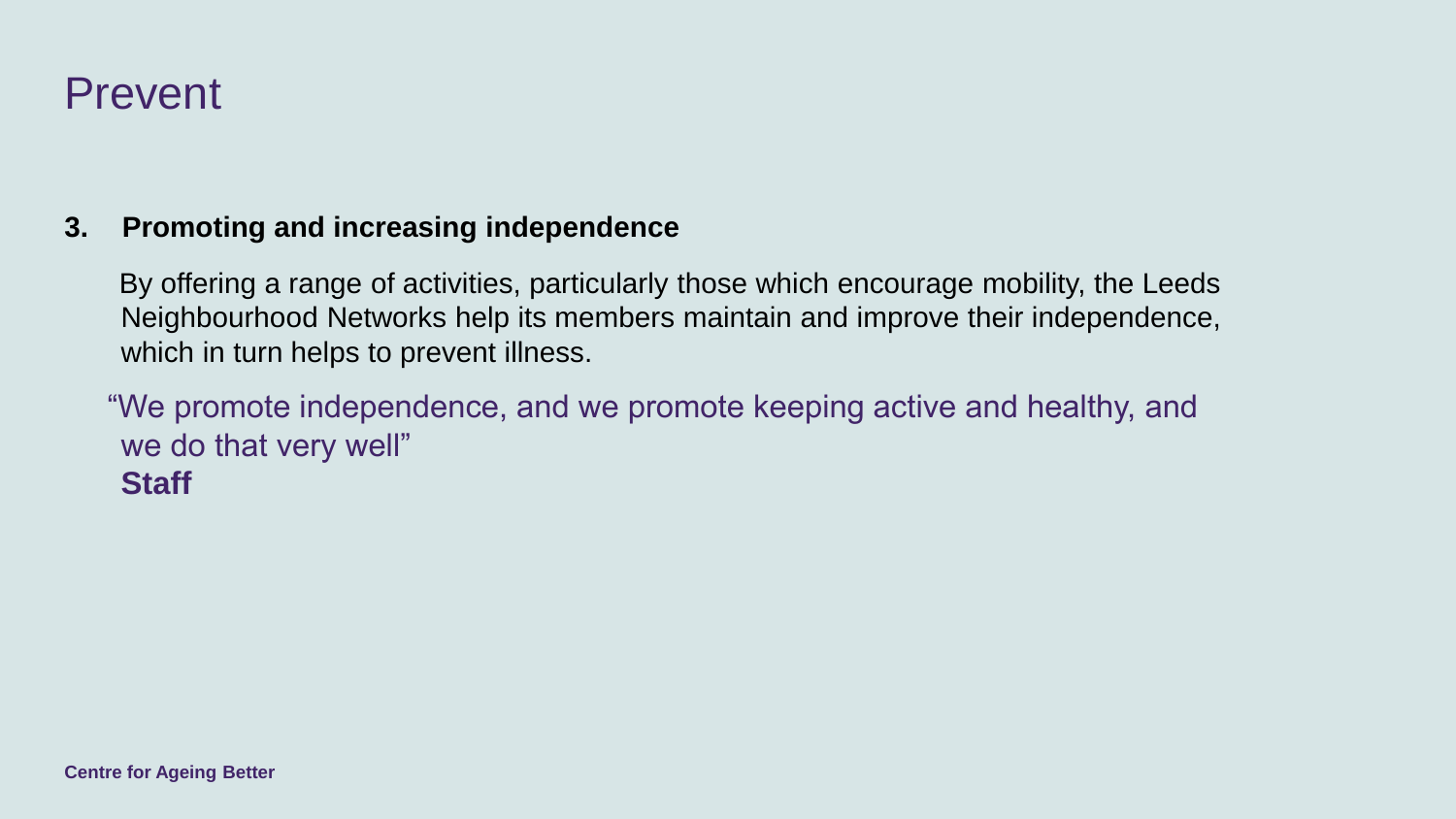

**Helping people to manage long-term conditions in order to delay illness severity and maintain a good quality of life**

#### **1. Identifying when health declines and putting the right support in place**

Thanks to the relationships the Leeds Neighbourhood Networks develop with their members they are in a unique position to spot declines in health and intervene appropriately.

"When you befriend members face to face you can actually keep an eye on what they are looking like. If they begin to look unwell, you can contact someone to voice your concerns" **Volunteer**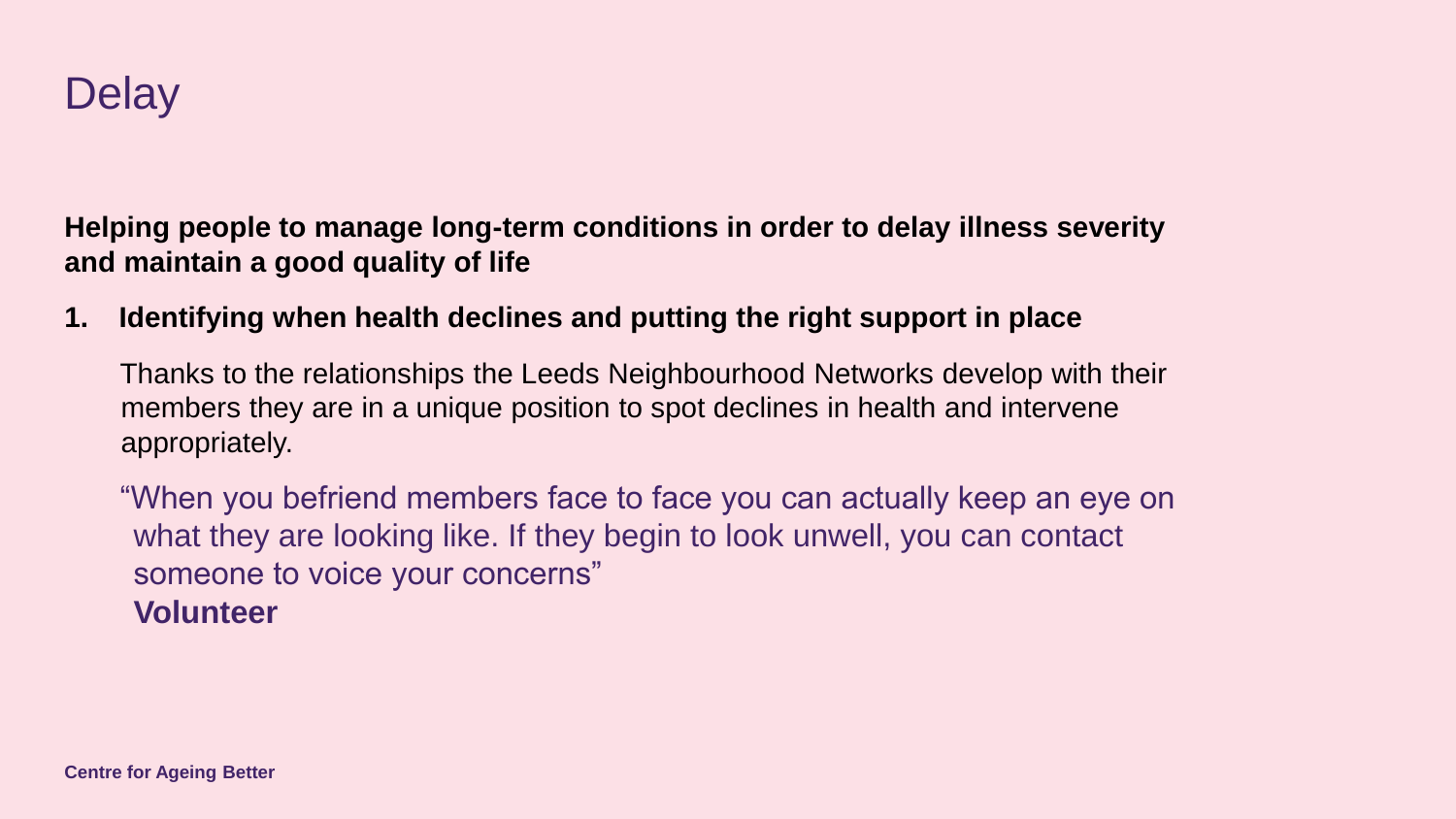

#### **2. Supporting members to deal with and manage long-term health conditions**

The Leeds Neighbourhood Networks help delay deterioration in frailty and age-related illnesses such as dementia and cancer. They often work with other health services to support and educate members about health conditions and their management.

"We are able to educate people and help them to understand what they should be doing… it delays the impact on the National Health Service" **Volunteer**

For example, one neighbourhood network was working with local health services to deliver a course to support people who were frail, suffering from memory issues or needing help with general wellbeing. This covered subjects such as healthy eating, mobility, relaxation and mindfulness.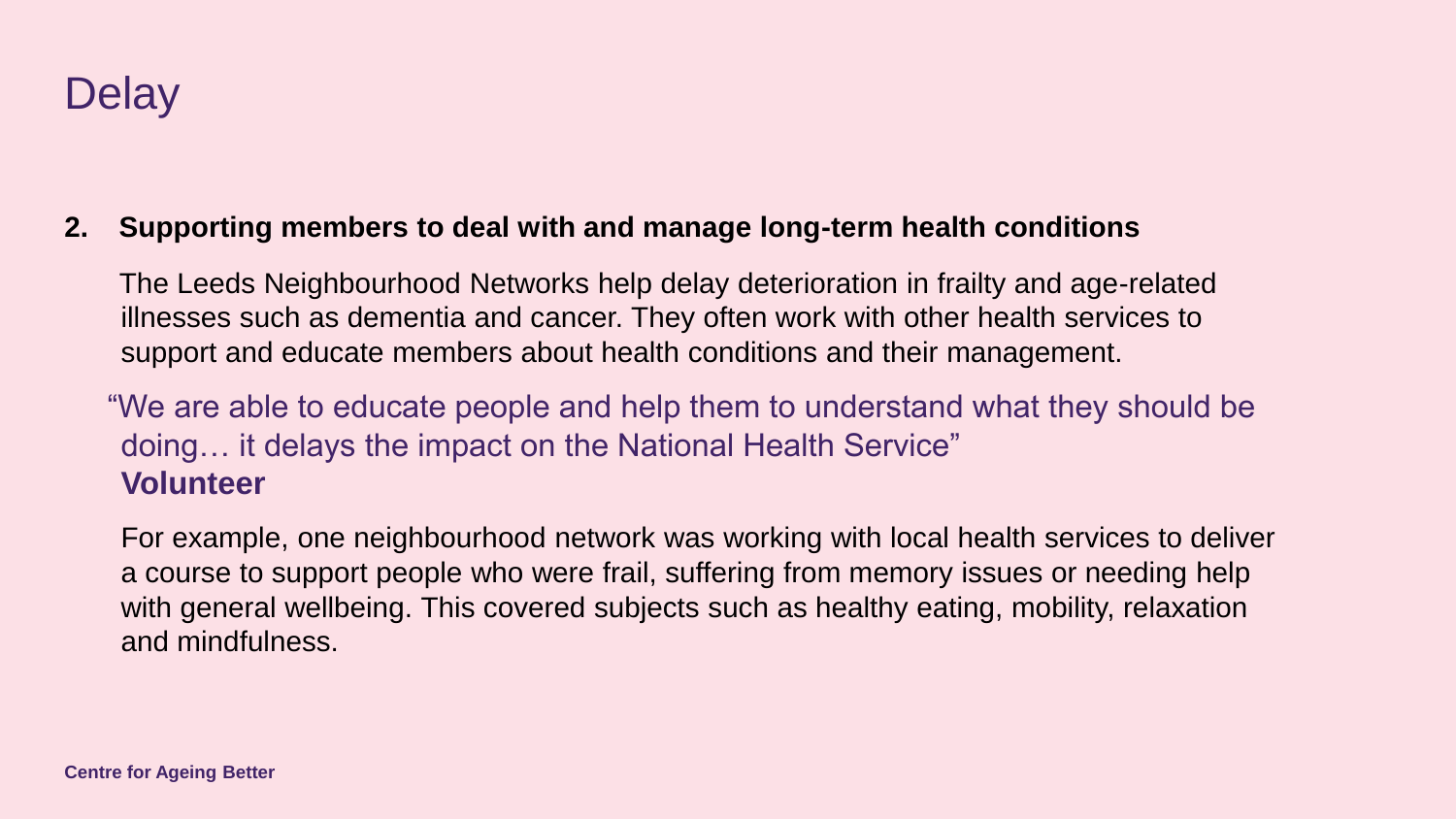### **Reduce**

### **Assisting people with significant support needs to reduce pressure on healthcare providers**

### **1. Relieving pressure on the health and care system**

As well as helping to maintain members' health and independence, the Leeds Neighbourhood Networks ease the burden on health services by providing information and advice to reduce the number of unnecessary calls and visits to GPs and hospitals.

"People have become more confident contacting us [about a health issue]. Most of the people I would visit in the early days would ring 999" **Volunteer**

Members are also helped to navigate the wider health and care system.

"Because of COVID, [we help with] understanding systems and getting tests. We are also making sure people get their jabs" **Staff**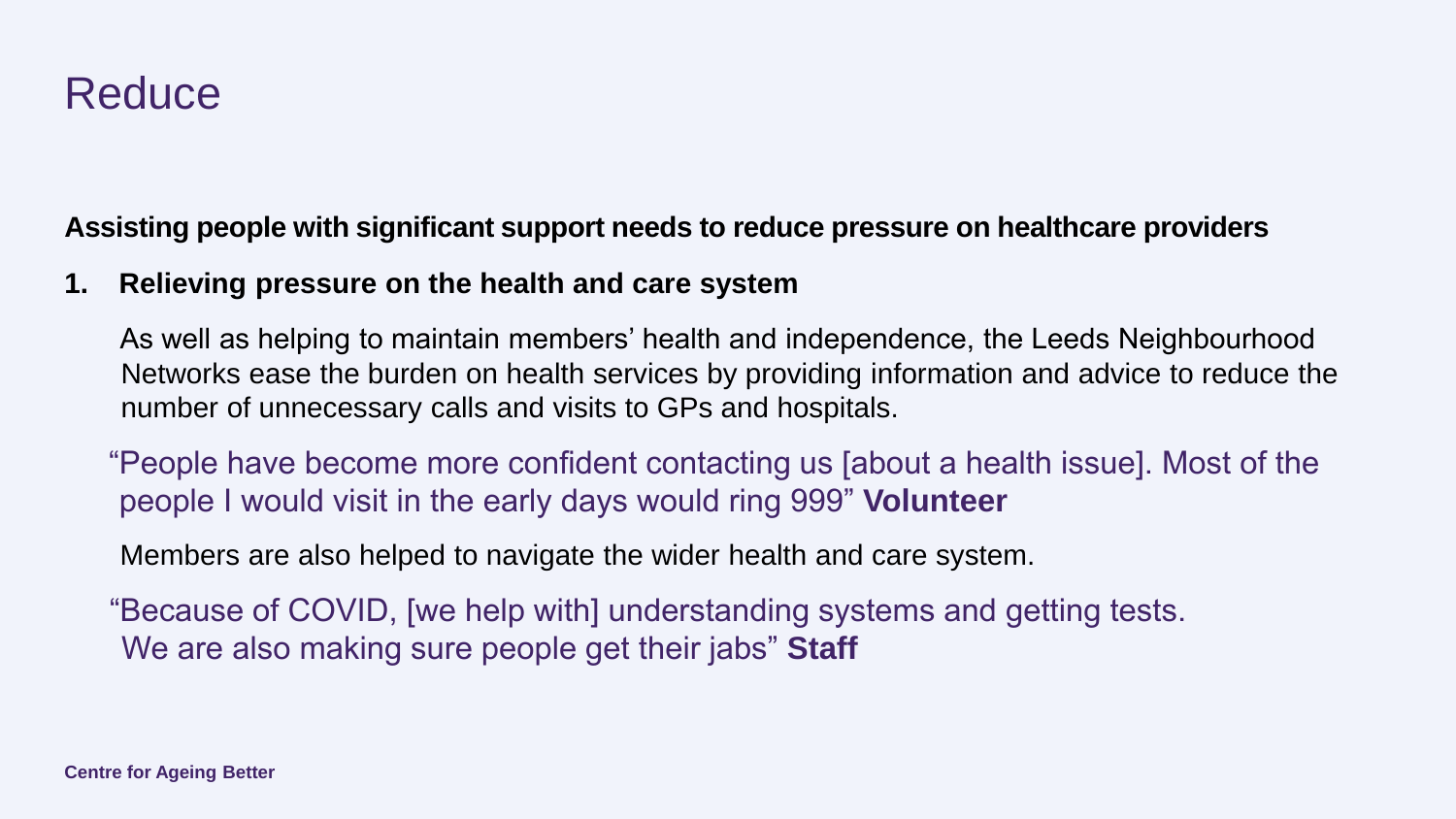### **Reduce**

### **2. Relieving pressure on carers and families**

In addition to lending support to the friends and families of members who need respite care, the Leeds Neighbourhood Networks provide them with a general sense of reassurance that their loved-ones are being looked after when they aren't around.

"It gives his wife respite as well, because we know that it's quite challenging when he's struggling at home. It benefits both of their wellbeing" **Staff**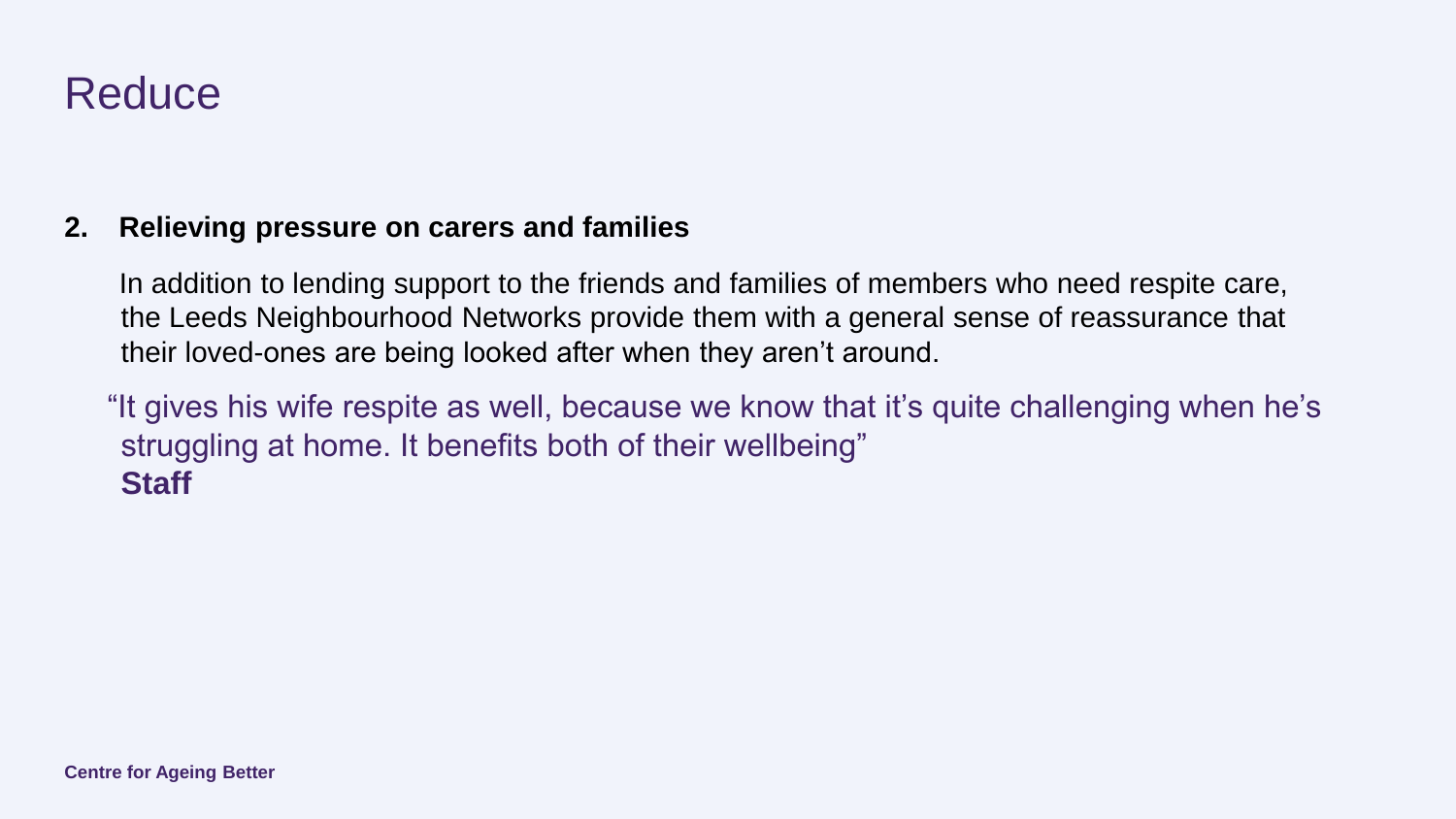# Lessons learnt from the Leeds Neighbourhood **Networks**

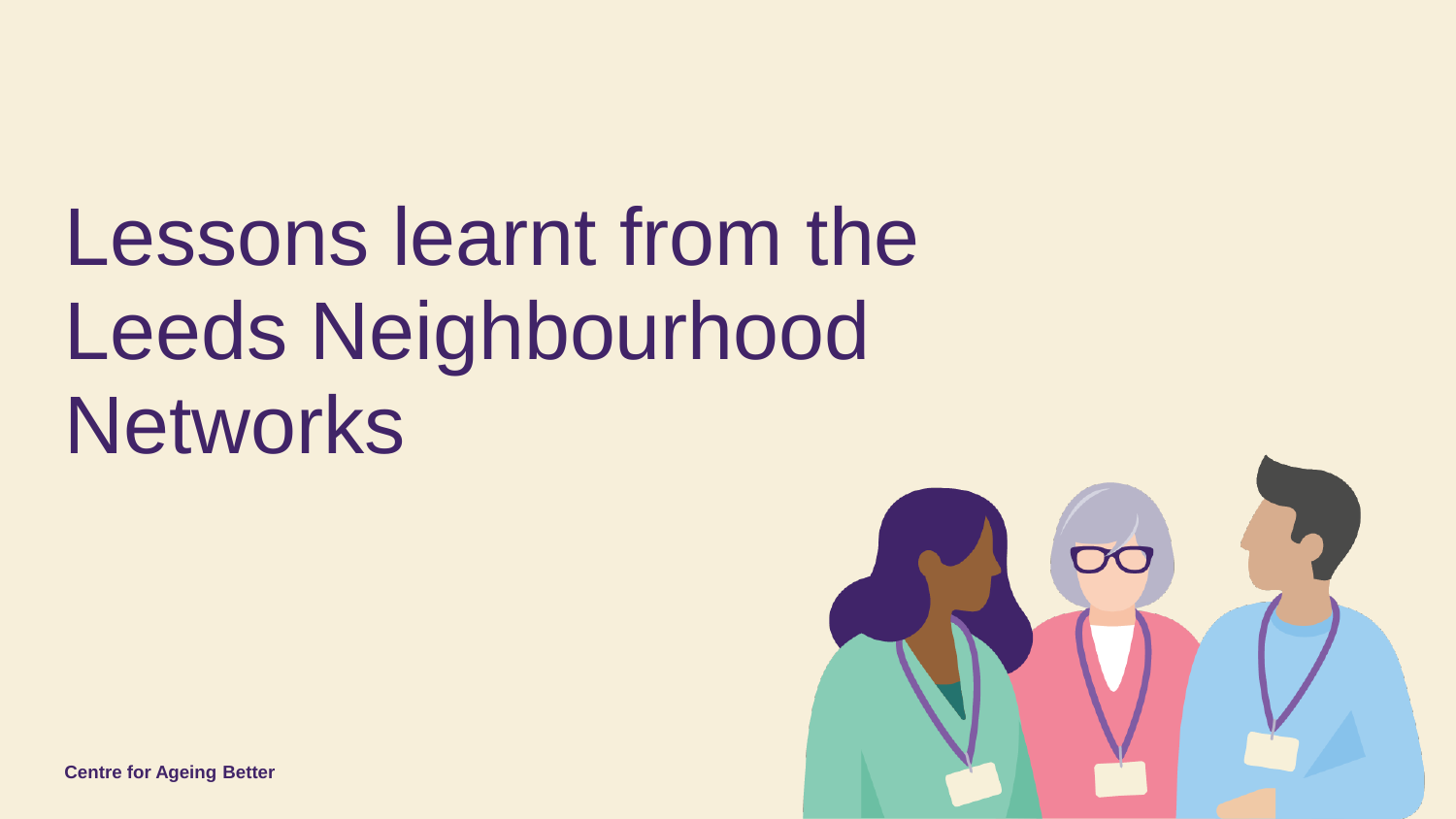### Reasons for success

**Range:** Providing members with a range of bespoke activities and opportunities, which enable holistic and personalised care.

**Relationships:** Building meaningful, trust-based relationships with and between members and volunteers; and with other community organisations and groups.

**Responsiveness:** Being responsive and sensitive to members' needs and changing circumstances. In-depth knowledge of members enables staff and volunteers to respond in highly personalised ways.

**Reassurance:** Providing members and their families with a sense of reassurance and security that support is there for them whenever needed.

To maximise success, they also need…

**Resources:** All services and organisations require a combination of different sets of resources: funding, good governance, stable leadership, strong workforce, accessible facilities, good reputation and a supportive policy environment.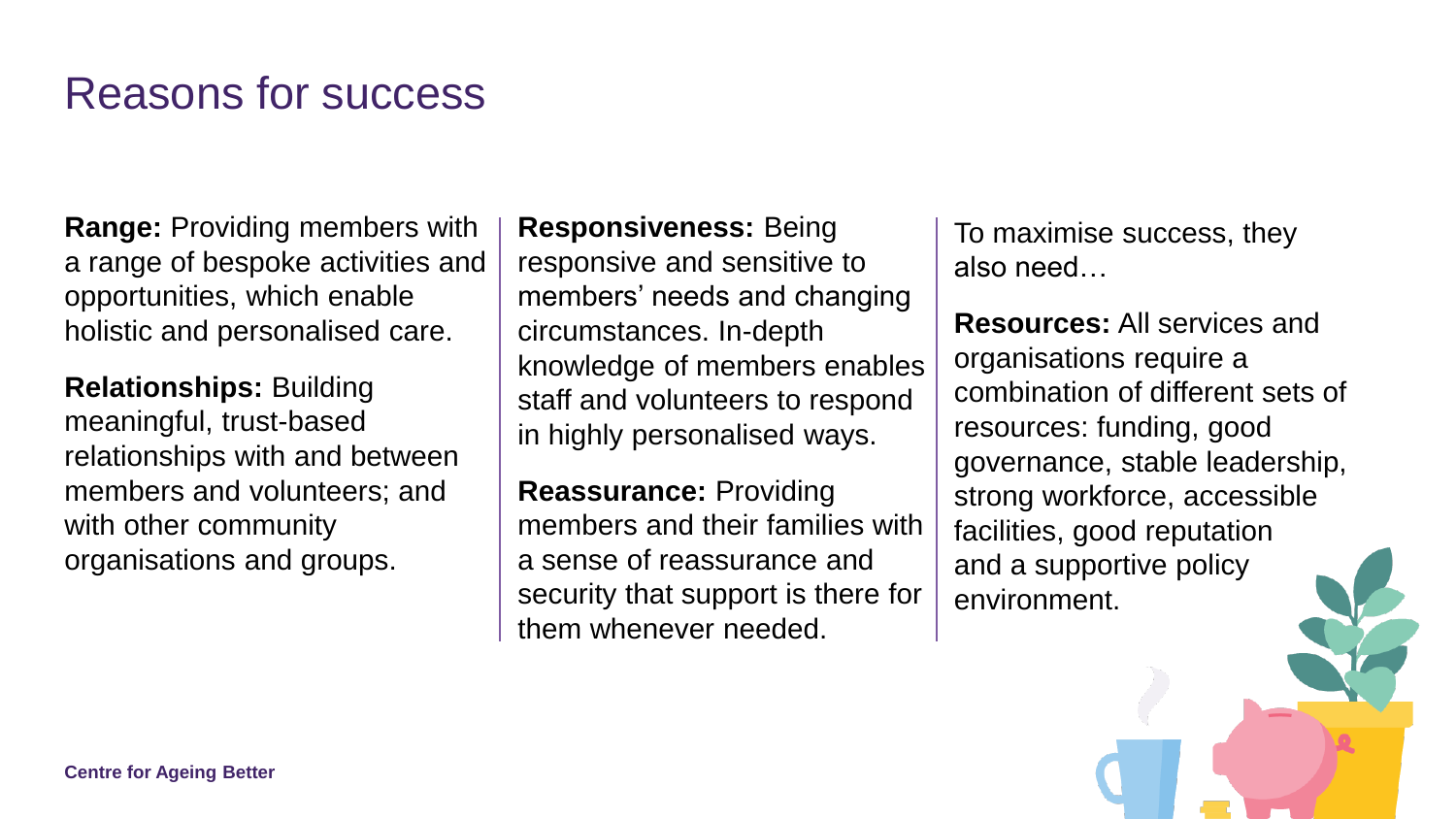### Implications for health and social care policy

The evaluation of the Leeds Neighbourhood Networks has emphasised the following:

#### **The importance of prevention:**

The evaluation highlighted the value of the Networks' activities in terms of preventing the onset of ill health. It is therefore vital to ensure that community-based organisations are supported to undertake such initiatives, even though demand to assist older people with more intensive health and care needs continues to increase.

#### **The value of long-term**

**investment:** Core funding has been vital in enabling the Leeds Neighbourhood Networks to develop and sustain their activities over an extended period and provides a platform for future endeavours. All community-based organisations should be provided with core, flexible funding where possible.

#### **The need to prioritise support for older people at a neighbourhood level:**

The positioning of the Leeds Neighbourhood Networks within local communities is key to their success. They are able to react to the needs of local people and provide a tailored service, which not only has health benefits for their members but also relieves pressure on other health and social care services in the area.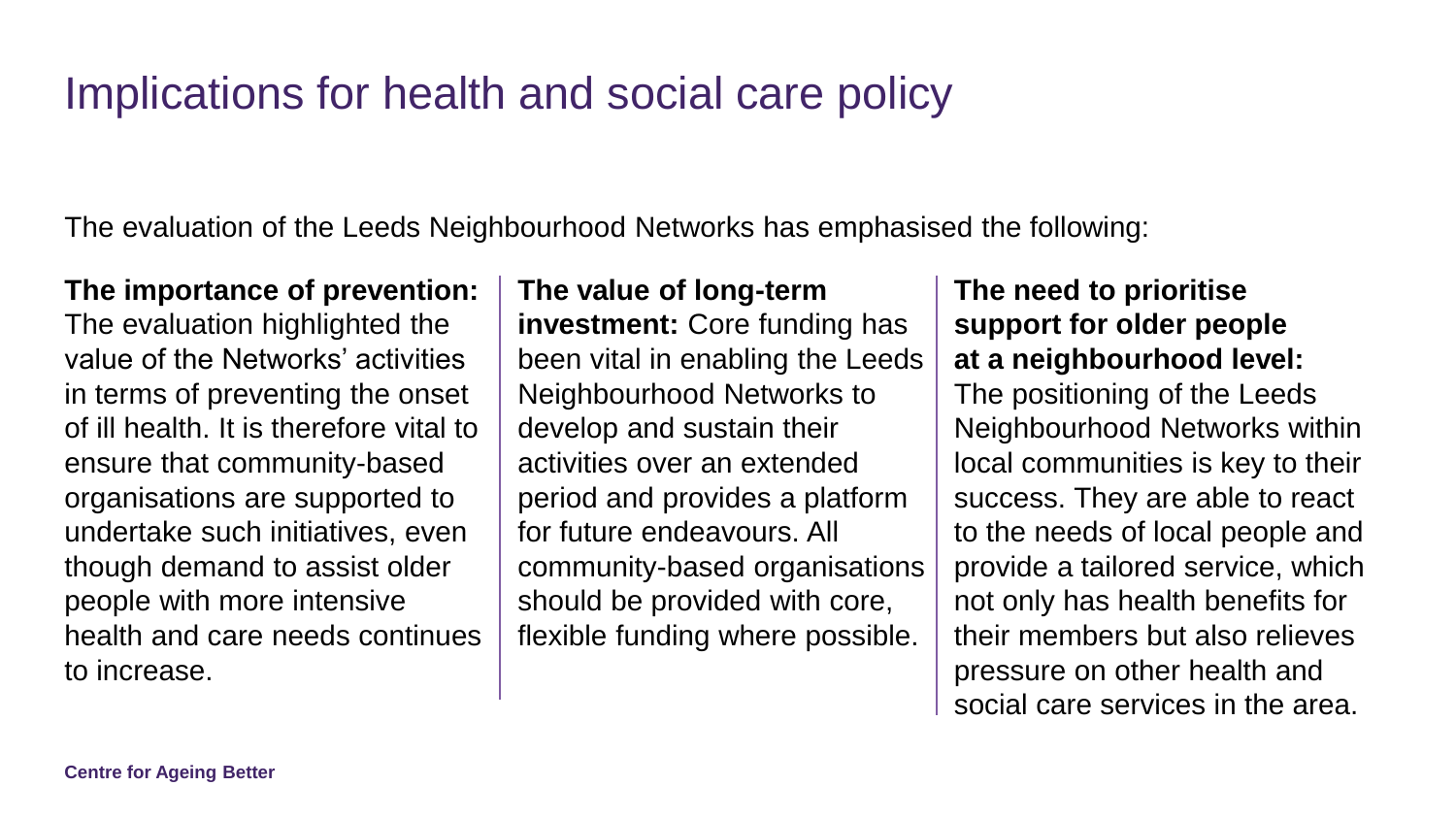### Further evaluation

The final phase of the evaluation of the Leeds Neighbourhood Networks will examine equity and access in communitybased-support for older people.



It will focus on the following themes:

**Offer:** exploring whether a range of services and activities are available in each area according to the needs of local members

**Access:** understanding barriers to participation – both on a personal level (why someone doesn't take up a referral to a Neighbourhood Network) and a system level (why some people are referred and others aren't)

**Resource:** looking at how the current funding system can be improved or sustained to ensure the Leeds Neighbourhood Networks receive suitable resourcing – both financially and in terms of staffing, volunteers and facilities

This phase commences in March 2022 and will conclude in August 2022.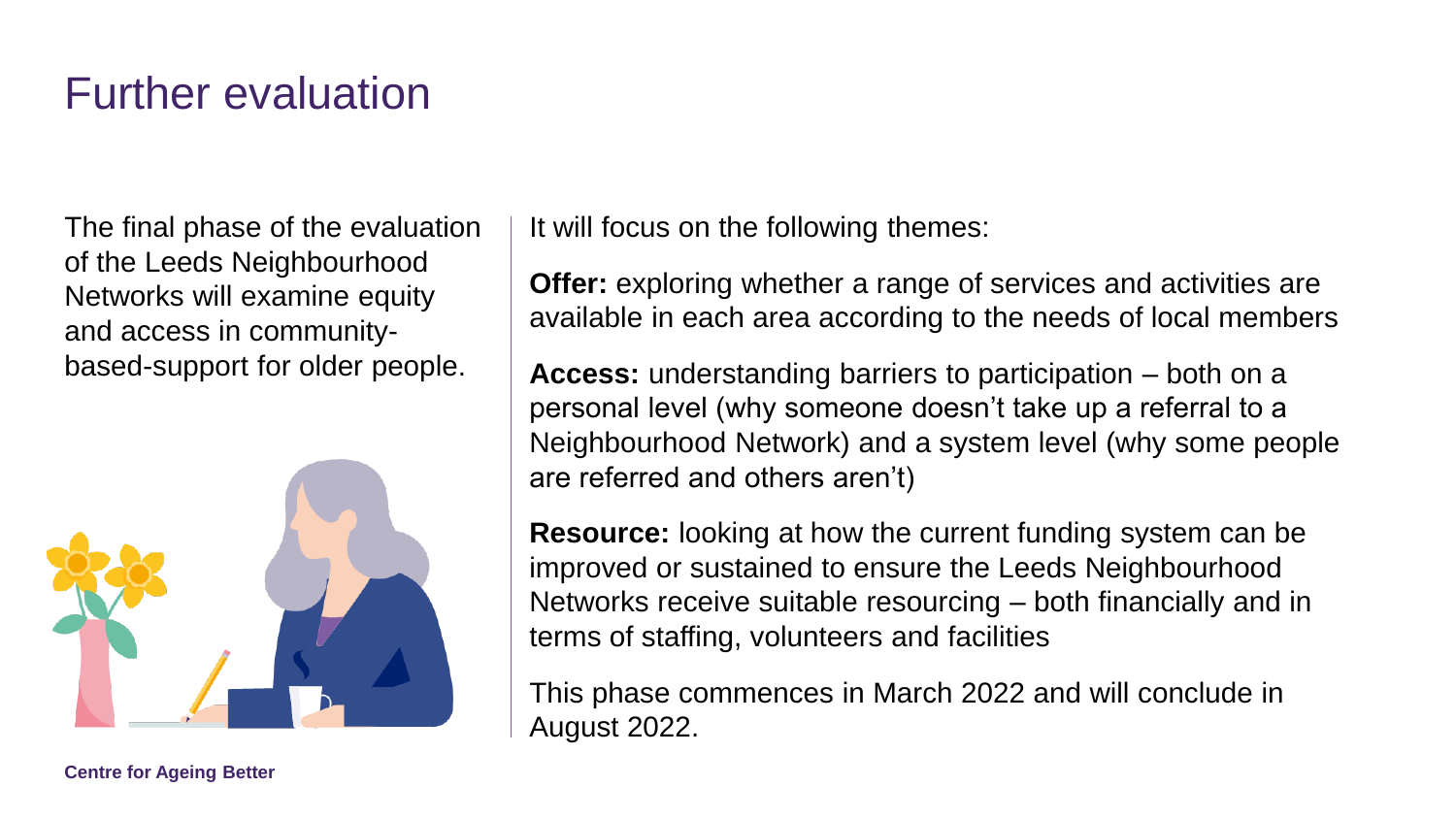

# Thank you

info@ageing-better.org.uk @ageing\_better